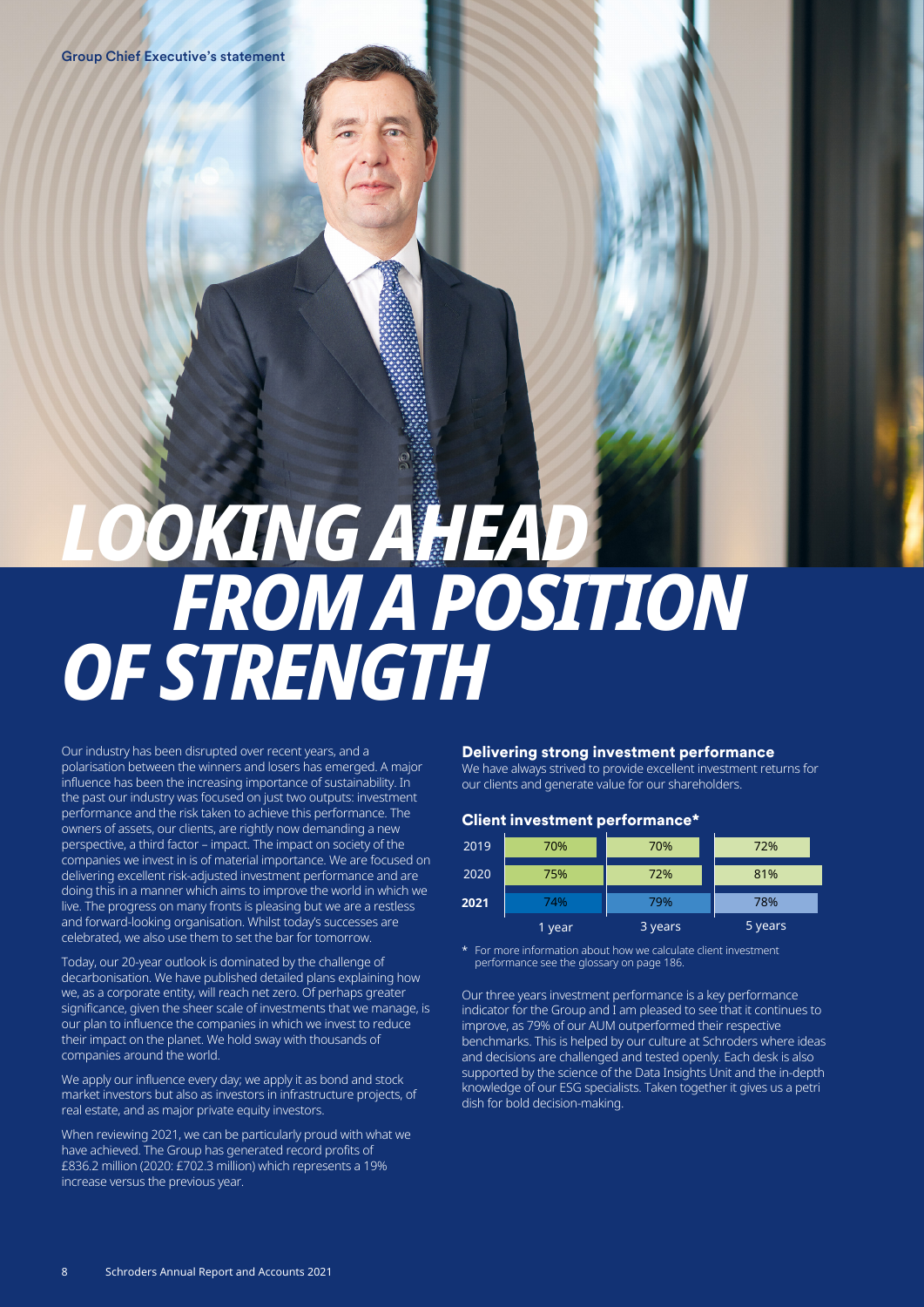#### Tilting our business towards the fast-flowing waters of the industry

The foundations for our position today were laid a number of years ago, when we sought to anticipate the challenges faced by traditional asset managers and set out plans to accelerate our investment to drive future growth. This included developing new Private Asset capabilities, expanding our wealth business and materially overhauling the product offering in our Asset Management business. We have invested heavily in expanding our geographic footprint, particularly in China and other emerging markets, and set about building new partnerships such as that with Lloyds Banking Group. We recognise that to be competitive we require a strong technology platform, a deep ability to gather and analyse data and a passionate desire to deliver investment performance for our clients.

Over the last five years, our AUM has grown from £453.6 billion to £731.6 billion, which represents an impressive compound annual growth rate of 10%. Once again, our organic growth has been strong. Indeed, almost every channel and region showed good organic growth, despite the disruption that is evident in many parts of the industry. We attracted net new business of £35.3 billion, with strong contributions from our range of mutual funds, private asset products, wealth management offering and our various partnerships, predominantly in China and India.

## **AUM growth year-on-year** *10%*

This progress has been made in the grip of the Covid-19 pandemic. I would like to pay a very sincere tribute to our employees who have contributed so much during such a disrupted period. Our strong corporate culture is a sustaining competitive advantage, and its strength has been hugely evident over the past two years. In the same spirit of partnership, we have been able to share the success of the firm with our employees globally through the widespread award of shares. At the end of the year, a staggering 84% of employees were shareholders in the firm, ensuring that the alignment of interest across all stakeholders is embedded in our structure.

#### Reaping the rewards from our organic investments

2021 was a year when several growth drivers came together. Developed equity markets posted another year of strong returns, whilst the bond markets weakened and concerns about inflation rose. We came into the year with strong investment performance and managed to sustain this for another year. Our new products saw good client demand, and the investments we had made in increasing our geographic footprint also paid off.

Schroders has found success in developing close partnerships with local champions around the world, and many of our strong country positions owe much to these relationships. We celebrated 50 years of business operations in Hong Kong, having started there in partnership with the Kadoorie family and Standard Chartered. Today we have important strategic partnerships in several countries: with Bank of Communications in China, Axis Bank in India, Nippon Life in Japan, Hartford Funds in the US and Lloyds Banking Group in the UK. We deeply value these strategic partnerships which have all contributed to our progress.

### *"As a UK PLC and a global investor, we have a fundamental role to play in decarbonising the economy."*

Last year, we saw good growth across all regions. We have been reaping the rewards from relatively new areas of strategic focus, such as Latin America, Israel and our US institutional businesses.

In our EMEA markets, we saw strong contributions from clients based in Central and Emerging Europe, the Middle East and Israel. These are some of our newer client relationships and they have contributed a combined net new business of over £1.0 billion. We also saw good contributions from our wholly-owned China business, India, Thailand and Malaysia, reaching nearly £1.0 billion of net new business. In the US, our net sales continue to benefit from our long-standing relationship with Hartford, which provides a diverse set of actively managed mutual funds to advisers and clients. Net new business from North American clients reached a total of £3.2 billion, which contributed to AUM reaching nearly £90 billion. Latin America, another region where we foresee key geographic expansion, has also performed strongly, with £2.1 billion of net new business. In addition, our Asset Management partnerships contributed £20.2 billion of net new business in 2021.

Over the past three years, we have invested heavily in our Global Transformation product range. We have been amongst the most active of all asset managers in revitalising our product range to make it appropriate for our clients' demands. We now have a broad offering of thematic and sustainability funds which attracted high levels of net new business last year as they delivered competitive investment performance. Our thematic range achieved net new business of £4.4 billion in 2021. This is a great result and an example of how the organic investments we have made in our business over the last few years are now bearing fruit.

We have also revamped our European fund range to comply with new regulation. I sincerely believe that in several years' time, every product will be ESG compliant by default, as this is where client sentiment is turning. We have reclassified a number of funds in our European fund range as either Article 8 or Article 9 under the EU's Sustainable Finance Disclosure Regulation (SFDR). These products have attracted good client demand of £5.7 billion and have grown their AUM to £60.5 billion at the end of 2021.

We set out to broaden our investment capabilities towards private assets several years ago and have made a number of bolt-on acquisitions. Having spent much time and effort integrating these businesses, I am delighted at the contribution Schroders Capital is making. Net new business flows were over £7.4 billion in 2021, mainly driven by high demand for securitised credit, private equity and real estate.

Our Wealth Management business also contributed meaningfully, as net new business exceeded 5% at £4.1 billion. Our AUM reached £81.2 billion, as all franchises generated positive net new business. We have several strategic initiatives underway, such as building our presence outside of London and South-East England as well as growing Schroders Personal Wealth, our partnership with Lloyds Banking Group.

It is important to note that none of these numbers would have been achieved had we not made the decision to invest in our business to generate future growth.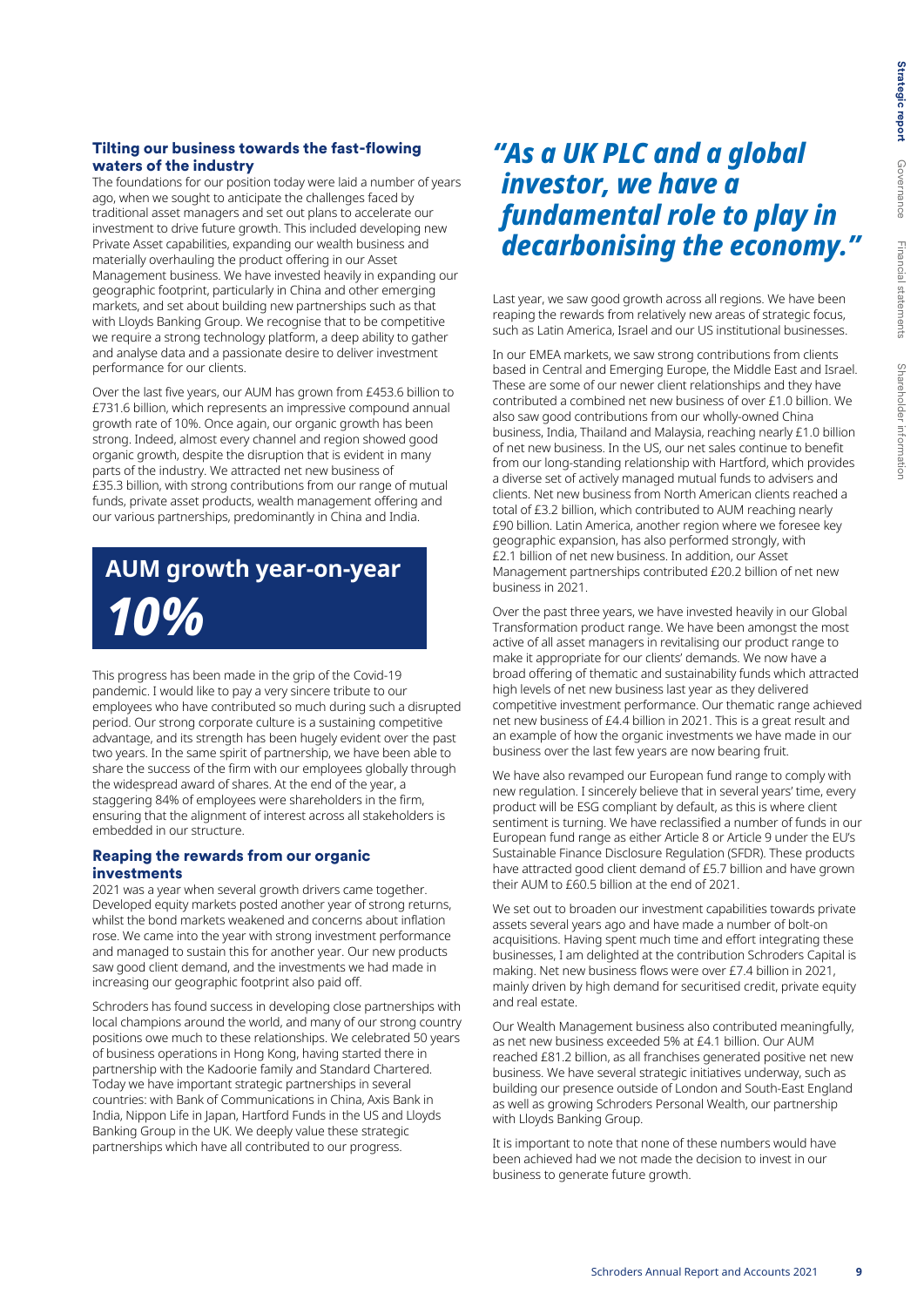#### The virtuous cycle of investing for growth

We defined our strategic growth areas in 2016, as we recognised that there were some key changes we had to make to address the challenges our traditional asset management business was facing. Firstly, we set out to grow our Wealth Management segment due to its high client longevity and proximity. We have grown the business from £31.6 billion at the end of 2015 to £81.2 billion now. We have made a number of acquisitions over the last few years in this area and I believe there is considerable room for further growth. At our capital markets day in October, we stated that our ambition was to achieve net new business growth of at least 5% per annum from 2022. This will be an important driver of future growth. We foresee our Wealth Management AUM reaching £115 billion by 2025, which will also be supported by market growth and acquisitions. We made a good start by generating net new business of £4.1 billion in 2021 or put another way, 5.7% of opening AUM.

Secondly, we set out to grow our private markets capabilities, which we built through a series of acquisitions. These businesses are now unified under one brand called Schroders Capital, which we launched in mid-2021. Given the high quality of the underlying businesses which are backed by Schroders' global brand, our operational strength and global distribution footprint, the net new business opportunities are quite remarkable. We have grown twice as fast as the market since 2016 through acquisitions and organic investments with the ambition to double our AUM again by 2025. To achieve that, Schroders Capital is aiming to generate strong net new business flows over the coming years.

Our focus on sustainability has been relentless – we believe this will be a defining attribute of success over the next 20 years. Our analytical capabilities have contributed to us becoming leaders in ESG measurement through our proprietary tools. Recognising that social impacts are becoming financial costs, we developed SustainEx™, a tool that scores every company based on the impacts that company is having on society and the environment.

This information influences the decision we make on which companies we invest in. It also puts us in a strong position to engage effectively with them. Furthermore, we can demonstrate the sustainability profile and impacts of the portfolios we manage.

After a year in which we achieved strong net new business flows, we are looking to the future from a position of strength. It is hugely encouraging that this growth was delivered across all areas of strategic importance to us, such as thematic investing, private assets, wealth management and, of course, ESG. Apart from our Wealth Management business, these are areas which made limited contributions to our results three years ago. These areas are now having a significant impact on our flows. Looking internationally, I have been pleased by the performance of our joint ventures and associates such as Bank of Communications in China and Axis in India. Despite some macroeconomic challenges, both businesses have performed strongly.



#### Investing for future growth

We are pleased that many of our initiatives over past years are bearing fruit. But we are not just harvesting; we are still planting and planning for a brighter future for us, our clients, investors and our planet. I truly believe that using positive cashflow generated by the Group to invest in further growth gets the business into a virtuous circle of strong performance. Hence, we have taken this opportunity to reinvest into our business for further growth initiatives.

# **Assets under management** *£731.6bn*

This includes our investments in China, where we are on track to build our wholly-owned fund management company and our wealth management company venture with Bank of Communications. Our wealth management company venture with Bank of Communications, received regulatory approval to commence business operations in January 2022. Through our engagement, we can contribute to the process of rapid modernisation of China's investment markets, helping Chinese families and savers to achieve more financial security and assisting Chinese businesses in factoring sustainability increasingly into their business models, in line with Chinese and global climate policy goals.

Having a dedicated ESG team in-house enables us to put ESG at the heart of all our investment decisions. Aside from our dedicated ESG team, we have also increased the number of people across the firm who have a clear focus on sustainability, specifically in our product and sales teams. We continue to build upon our success and launched a further 14 sustainable funds in Europe last year with more to come in 2022.

Elsewhere, we have also announced the acquisition of three businesses, which are all an excellent cultural fit and provide strong follow-on growth potential.

We announced the acquisition of River and Mercantile's UK Solutions business, which is a leader in UK fiduciary management and completed the acquisition on 31 January 2022. It was one of the first businesses to set up in this space in the UK market and is a specialist in solving difficult problems for pension trustees. The business comes with highly talented people who have generated strong growth over the past few years. We believe that the Schroders brand, our position in the pensions market in the UK and our technology will create an even stronger business proposition. It fits our strategy of growing solutions and getting closer to end clients. Upon completion, the acquisition will add £43.1 billion to our existing Solutions business.

In order to further strengthen our Private Asset capabilities, we also announced the acquisition of Cairn Real Estate, a Dutch real estate specialist with €1.3 billion of AUM. The acquisition, which completed on 31 January 2022, will expand Schroders Capital in a key European growth market.